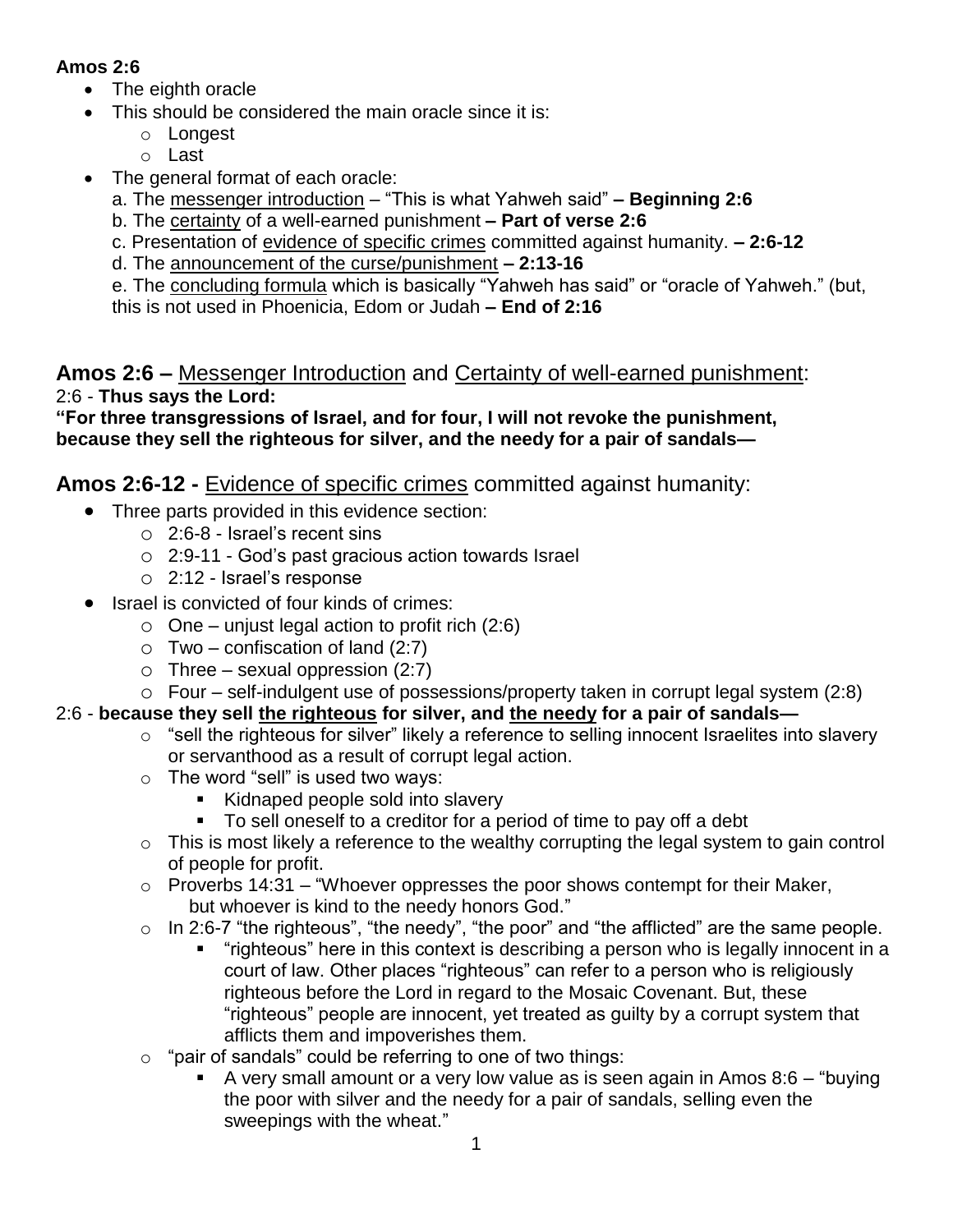- A legal court procedure as is seen in Ruth 4:7 with Boaz in the city gate buying a field, which means to give some legality to a business transaction. In this case a corrupt business transaction that enslaves innocent people to help prosper the rich.
- $\circ$  The basis of wealth or poverty should be consider not only with the view of money, but also involving honor and shame that came with a person's possession of land, social standing, economic security and community influence.
- 2:7 **Those who trample the head of the poor into the dust of the earth and turn aside the way of the afflicted; a man and his father go in to the same girl, so that my holy name is profaned**;
	- o Northern Israel's crimes against humanity also included these things seen in 2:7-8:
		- **The unjust driving of the middle class into poverty** 
			- The sale of these people into slavery
			- Oppression of these poor
			- **Sexual abuse of these same people**
			- **Exploitation of those now in debt**
	- o These "poor" are being driven from their middle class positions as land owners and small business operators by the wealthy. These "poor" are not the lower class people who were born into poverty and exist in poverty. These are those being trampled into poverty when they unjustly lose the land, positions and freedom by a corrupt justice system.
	- o Social injustice "stepped on" people (or, "trample")
	- $\circ$  "turn-aside" or "turn-aside of the road" is a literal statement that the wealthy hindered the progress of the poor which referred to the poor being denied access to legal justice in these corrupt cases. (Remember Naboth and his vineyard being taken by Jezebel and Ahab in 1 Kings 21).
	- $\circ$  "girl" refers to a young maiden who in this case was sold into servanthood and used as a concubine. This word is not the usual word used for a cult prostitute, which could be found in a similar situation. This is sexual abuse of those unjustly driven into poverty.

#### 2:8 - **They lay themselves down beside every altar on garments taken in pledge, and in the house of their God they drink the wine of those who have been fined**.

- o People who took their religious commitment very seriously were still guilt free in their twisted conscience.
- o Garments could be taken in pledge (or, guarantee of restitution), but had to be returned in the evening. Taking a garment in pledge was not meant to be a means for the rich to collect more property and become more wealthy:
	- $\circ$  Exodus 22:25-27 "If you lend money to one of my people among you who is needy, do not treat it like a business deal; charge no interest. If you take your neighbor's cloak as a pledge, return it by sunset, because that cloak is the only covering your neighbor has. What else can they sleep in? When they cry out to me, I will hear, for I am compassionate."
- o Characteristic of the Canaanite and Pagan religions the worship of their gods was focused on pleasing the gods and not on character, morality or doing "right". Even the gods themselves could be corrupt, thus the worshippers were not concerned about character.
- 2:9 "**Yet it was I who destroyed the Amorite before them, whose height was like the height of the cedars and who was as strong as the oaks; I destroyed his fruit above and his roots beneath**.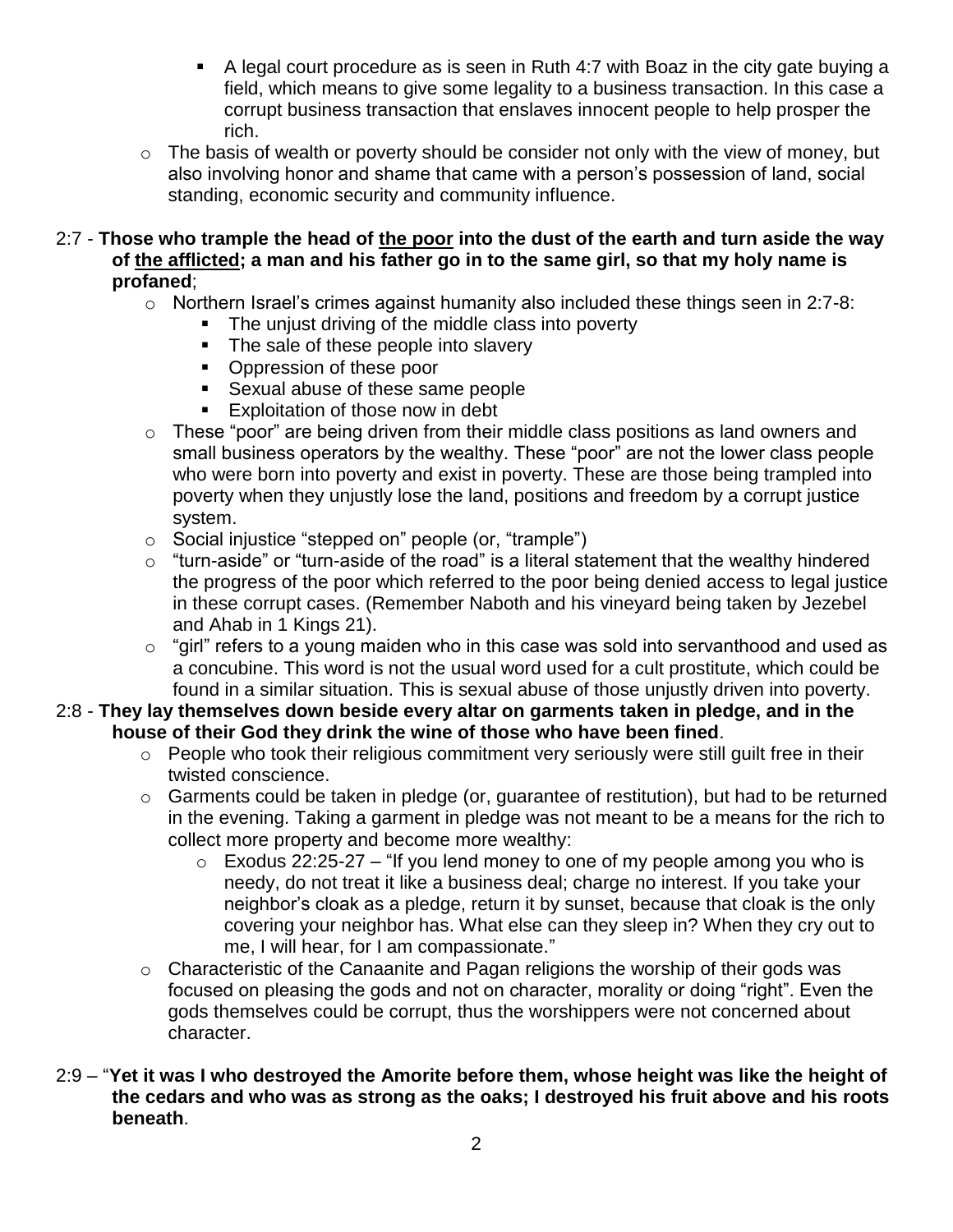- o This refers to total destruction
- $\circ$  This was the overthrow of a people because they were corrupt... just like Israel was now
- o The Canaanites (Amorites) were entrenched in the land like trees. But, still destroyed.
- o The Canaanites (Amorites) were a strong people like an oak tree is a strong tree.

#### 2:10 – **Also it was I who brought you up out of the land of Egypt and led you forty years in the wilderness, to possess the land of the Amorite**.

- Notice the use of the second person pronoun instead of the third, as in the first seven oracles, this whole book was spoken to Israel.
- Israel's identity came from the fact the Lord had rescued them from slavery and given a homeland because of God's favor.

#### 2:11 – **And I raised up some of your sons for prophets, and some of your young men for Nazirites. Is it not indeed so, O people of Israel?" declares the Lord**.

- o Prophets such as Elijah, Elisha, Jonah and many more had been sent to Israel.
- o Prophets had been scorned or prohibited from speaking by Israel:
	- $\circ$  1 Kins 17-19 Elijah rejected
	- $\circ$  2 Kings 2:23 Elisha jeered
	- $\circ$  Amos 7:10-17 Amos told to stop speaking

#### 2:12 – "**But you made the Nazirites drink wine, and commanded the prophets, saying, 'You shall not prophesy**.'

- o Nazarites were consecrated for service to the Lord by:
	- o Not cutting their hair, a mark of separation
	- o Abstinence from wine, a mark of self-denial
	- $\circ$  Avoiding the dead, a mark of purity (Numbers 6:1-21)
- o By making the Nazirite drink wine the Nazirite was forced to violate their dedication to the Lord. They were forced to be part of the culture that was living in disobedience

### **Amos 2:13-16 -** The announcement of the curse/punishment:

- $\circ$  Israel's judgment will be total defeat that will involve situations that create mass panic with ineffective responses to the threat. Israel will be bogged down and running away with no ability to fight.
- o The Assyrians will be too much for the Israelites to stand against
- o This is the inability promised at the end of the fourth generation in Lev. 26:36-39: "As for those of you who are left, I will make their hearts so fearful in the lands of their enemies that the sound of a windblown leaf will put them to flight. They will run as though fleeing from the sword, and they will fall, even though no one is pursuing them. They will stumble over one another as though fleeing from the sword, even though no one is pursuing them. So you will not be able to stand before your enemies. You will perish among the nations; the land of your enemies will devour you. Those of you who are left will waste away in the lands of their enemies because of their sins; also because of their ancestors' sins they will waste away."

### 2:13 – "**Behold, I will press you down in your place, as a cart full of sheaves presses down.**

- o Bogged down like a cart that is loaded cannot move.
- $\circ$  The people will stay in place even though they desire to move, run, flee
- 2:14 **Flight shall perish from the swift, and the strong shall not retain his strength, nor shall the mighty save his life**;
	- o The swift will not be able to run
	- o The powerful will not be able to use their strength
	- o The national defense, or the soldier, will not even be able to save his own life.